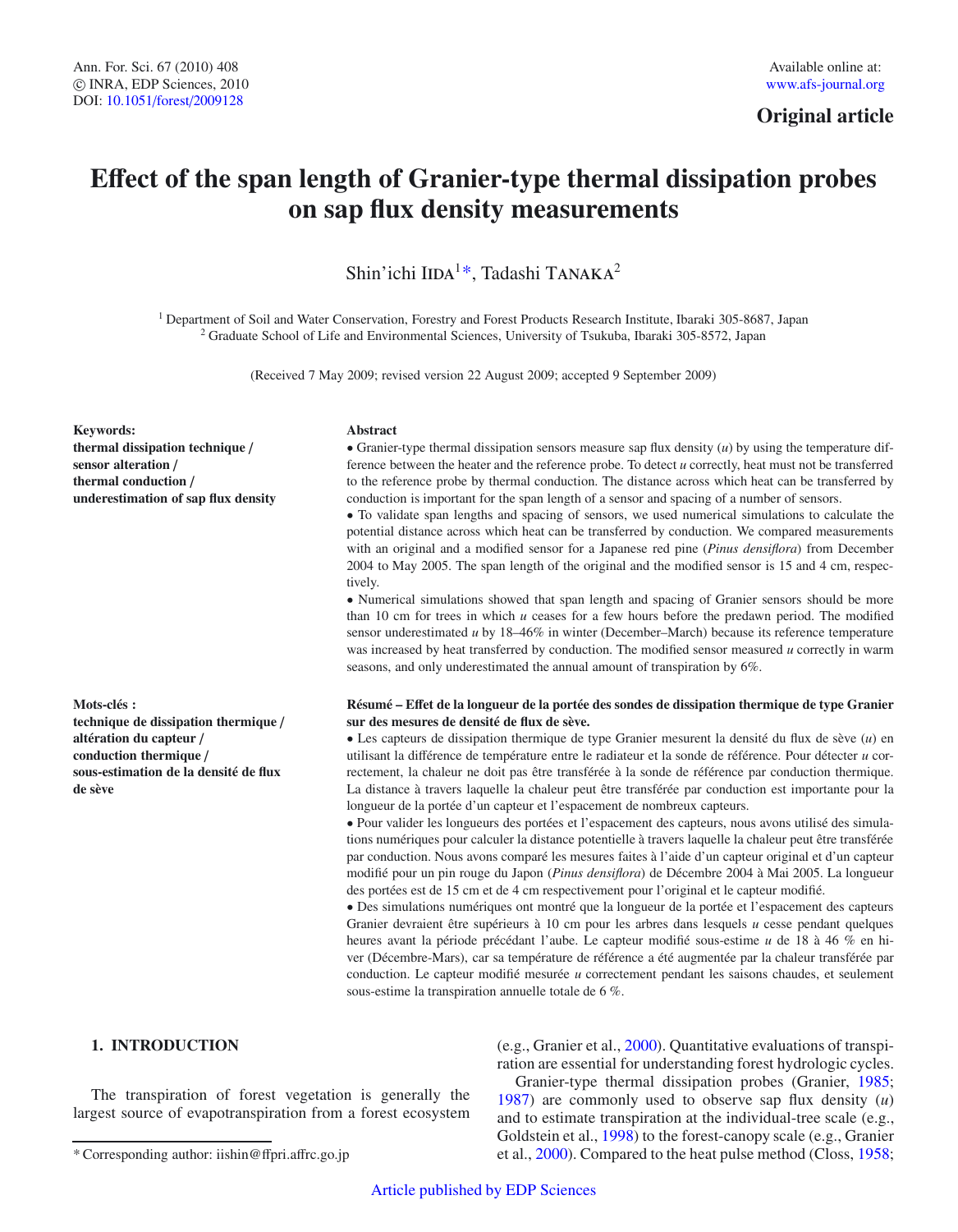Marshall, [1958\)](#page-9-0), the Granier method has certain advantages. Because the Granier method uses a lower heat power than the heat pulse method, damage to the conducting tissue of the stem can be avoided and longer-term measurements of *u* are possible. The measuring system of the Granier probe is also simpler than that of the heat pulse method; in the Granier method, the heater has a constant heat power, and only one variable (the temperature difference between probes  $[\Delta T]$ ) is needed to obtain *u*.

A Granier sensor uses a pair of thermocouples to measure  $\Delta T$ ; one probe has a constant heating power and measures its temperature, whereas the other probe measures the reference temperature of the xylem and is not influenced by heat transferred from the heater. Therefore, the reference temperature is measured at a lower height than the heater, i.e., at an upstream point. Granier [\(1987](#page-8-2)) determined that the span length between probes (*S* ) is from 10 to 15 cm. The sensors detect the mean *u* along the probe length (*L*). Granier [\(1985](#page-8-1)) obtained the following calibration curve between  $\Delta T$  and *u* (m<sup>3</sup>/m<sup>2</sup>/s):

$$
\begin{aligned} u &= 1.19 \times 10^{-4} \left( \frac{\Delta T_0 - \Delta T}{\Delta T} \right)^{1.231} \\ R^2 &= 0.96 \end{aligned} \tag{1}
$$

where  $\Delta T_0$  is  $\Delta T$  when *u* equals zero. As sap moves upwards, i.e., during transpiration, the heat transfer from the heater toward the lower part of the tree is weakened by the advection effect of sap movement, whereas the reference temperature is not affected by the heater. However, when sap movement stops, heat is transferred by conduction both vertically and horizontally. Thus, the potential distance across which heat can be transferred by conduction must be determined.

To evaluate the amount of sap flow in a single tree from sap flux measurements, the radial variations in *u* within deep sapwood (e.g. Granier et al., [1996b;](#page-8-5) Köstner et al., [1998](#page-9-1)) and the azimuthal variations in *u* in the trunk, especially when growing in open canopy space like an orchard (Lu et al., [2000\)](#page-9-2), must be determined. These variations of *u* can be measured by inserting a number of Granier sensors at the same height into a single tree. Because heat transfer by conduction occurs in all directions, care must be taken to place the reference probes away from the influence of the heaters (Lu et al., [2000\)](#page-9-2). Thus, as a prerequisite, the potential distance across which heat can be transferred by conduction must be determined, not only to define the span length between probes of a single sensor but to ensure the correct spacing of a number of sensors at the same height.

Several companies commercially produce the original version of the Granier sensor and modified versions, and Lu et al. [\(2004\)](#page-9-3) doubted whether the modified version can detect the correct *u*. Wilson et al. [\(2001](#page-9-4)) estimated forest transpiration using a modified sensor (the thermal dissipation probe, TDP-30, Dynamax, Inc., Houston, TX, USA; hereafter referred to as a TDP), and compared its results with evapotranspiration as measured by the eddy covariance and water balance methods. The amount of transpiration measured by the TDP was much less than the amount of evapotranspiration, and the TDP underestimated *u*. Although the authors suggested that the modification of the sensor was responsible for this underestima-



**Figure 1.** Schematic of Granier-type thermal dissipation probes.

tion, the exact reason was unclear (Wilson et al., [2001\)](#page-9-4). The span length of TDP is 4 cm, which may not be large enough to avoid heat transfer by conduction from the heater to the reference probe during nighttime, when the *u* reaches zero. If heat arrives at the reference probe and increases the reference temperature, the TDP underestimates *u*.

The present study was mainly focused on the winter period, when sap movement apparently stops and heat transfer by conduction prevails. The specific objectives of the study were:

- (i) Calculation of the potential distance across which heat can be transferred by conduction using numerical simulations when sap movement stops, and confirmation of the reasonability of the recommended span length of the original replica sensor (a type M sapflow sensor; UP GmbH, Cottbus, Germany; hereafter referred to as SFS).
- (ii) A comparison of data obtained with the original replica sensor and the modified sensor (Dynamax TDP-30), based on recordings from a Japanese red pine (*Pinus densiflora*) tree, and a quantitative evaluation of the underestimation obtained with the modified sensor.
- (iii) An estimation of the potential extent of the underestimations of *u* that arise from the increased reference temperature.

# **2. MATERIALS AND METHODS**

# **2.1. Di**ff**erences in sensor construction between the original replica and the modified sensor, and a hypothesis explaining the underestimation of sap flux densities by the latter**

The main alterations of the TDP are its probe length (*L*) and span length (*S* ; Tab. [I\)](#page-2-0). These modifications may affect measurements of *u* (e.g., Lu et al., [2004](#page-9-3)). Conifer species generally have a radial gradient of *u* (Phillips et al., [1996](#page-9-5)); thus, the alteration of *L* in the TDP may lead to differences in SFS and TDP measurements. To compare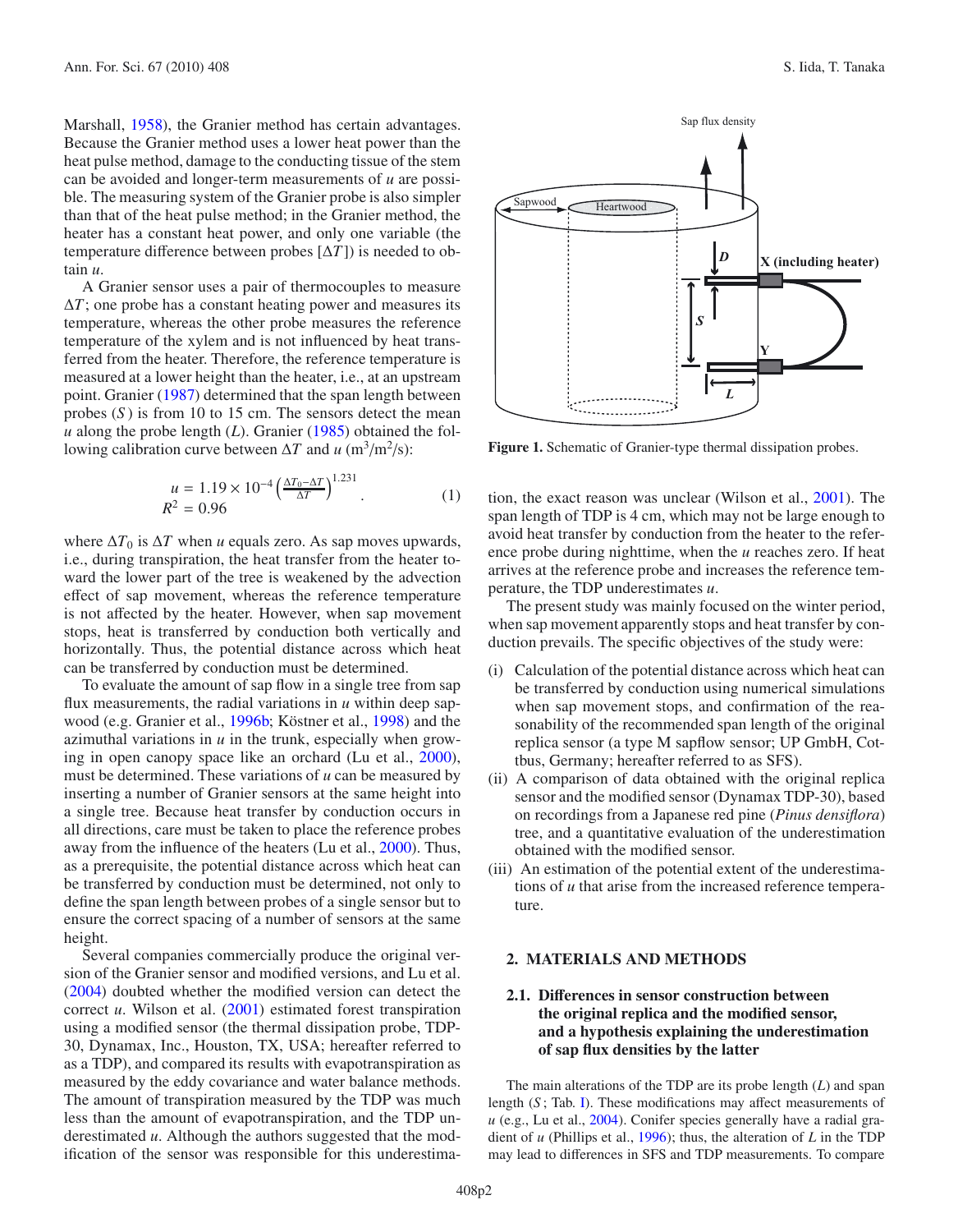<span id="page-2-0"></span>**Table I.** Diameter (*D*), span length (*S* ), length (*L*) and features of the SFS and the TDP.

|                  | <b>SFS</b>   | TDP             |
|------------------|--------------|-----------------|
| $D$ (mm)         | 2.0          | 1.2.            |
| $S$ (mm)         | 150          | 40              |
| $L$ (mm)         | 20           | 30              |
| Hearter          | Wound heater | Line heater     |
| Material of tube | Aluminum     | Stainless steel |
| Sensor coating   | None         | Teflon          |

*u* measured by the SFS and TDP, we must first clarify its radial gradient. However, the *S* between the TDP probes is only 4 cm, which is much less than that for the SFS probes (Tab. [I\)](#page-2-0). During daytime on unclouded days, sap movement carries heat from the heater to higher parts of the stem; that is, there is convective cooling. Thus, the reference temperature can be measured correctly by the TDP under these conditions. However, from late night to predawn, when *u* is near zero and some of the heat is transferred to the lower part of the stem by thermal conduction, heat can reach the reference probe and increase the reference temperature. The effect of this heat on the reference probe leads to an underestimation of  $\Delta T_0$  and, ultimately, of *u* (see Eq. (1)). We evaluated the effect of altering *S* on measurements of *u* by observing the radial gradient and by performing numerical simulations of thermal conduction.

#### **2.2. Sap flux density measurements**

We measured *u* using an SFS and a TDP in a secondary forest of Japanese red pine (*P. densiflora*) adjacent to the Terrestrial Environment Research Center (TERC), University of Tsukuba, Japan (36◦ 07' N, 140° 06' E). We have provided details of this forest in our previous studies (Iida et al., [2005;](#page-9-6) [2006](#page-9-7)). We selected a Japanese red pine test tree and inserted two SFSs and a TDP into the stem at a height of 1 m above the ground. Note that a total of three sensors were inserted, with more than 20 cm spacing between them. The test tree had a diameter at breast height of 23.7 cm. The sapwood width was 5.5 cm, based on wood core sampling with an increment borer, and the corresponding sapwood area was  $283 \text{ cm}^2$ . *u* was calculated using Equation (1). Iida et al. [\(2003\)](#page-8-6) obtained *u* for a red pine tree at this site with SFS, regarding  $\Delta T_0$  as the daily maximum value of Δ*T*, and found reasonable correspondence between *u* measured by SFS and by the heat pulse method. Thus, we used  $\Delta T_0$  as the daily maximum value of  $\Delta T$  in this study.

The SFS and TDP measured the average *u* along the fixed sensor length (*L*, Tab. [I\)](#page-2-0), i.e., from depths of 0 to 20 mm ( $u_{SFS0-20}$ ) and 0 to 30 mm  $(u_{\text{TOP}})$  in the sapwood, respectively. To test our hypothesis, we required SFS observations in the same range (*i.e.*,  $u$ <sub>SFS0−30</sub>) as the TDP observations. To estimate *u*<sub>SFS0−30</sub>, we inserted an SFS at 20–40 mm and measured *u* within this range ( $u$ <sub>SFS20–40</sub>). Although the mean *u* from the depth of 20–30 mm by the SFS ( $u$ <sub>SFS20–30</sub>) was needed to obtain *u*<sub>SFS0−30</sub>, this value was not possible to measure due to the fixed  $L = 20$  mm of the SFS. Considering the radial gradient of *u*, *u*<sub>SFS0−30</sub> was calculated as the weighted mean value of *u*<sub>SFS0−20</sub> and *u*<sub>SFS20−40</sub>:

$$
u_{\rm SFS0-30} = a \cdot u_{\rm SFS0-20} + b \cdot u_{\rm SFS20-40},\tag{2}
$$

where  $a$  is the weight of the sapwood area from depths of  $0-20$  mm to that of 0–30 mm ( $a = 0.7$ ), and  $b$  is the weight of the sapwood area from depths of 20–30 mm to that of 0–30 mm ( $b = 0.3$ ).

Observations were conducted from December 2004 to May 2005. Values of Δ*T* measured by the SFSs and TDP were sampled at 1-min intervals, and their 30-min average values were recorded by a data logger (CR10X; Campbell Scientific Inc., Logan, UT, USA). To detect clear diurnal changes in  $u$ ,  $\Delta T$  values for unclouded days were selected for the following analysis. Table [II](#page-3-0) shows the monthly number of unclouded days.

#### **2.3. Measurement of volumetric soil water content**

We measured a vertical profile of volumetric soil water content using the time domain reflectometry (TDR) method (type 6050X1 with multiplexer type 6020B05, Soil Moisture Equipment Co., Ltd., Santa Barbara, CA, USA), and calculated the relative extractable soil water (*REW*) for depths from 0 to 70 cm, which correspond to the extent of the root system. Details on TDR measurements and *REW* calculations are described in Iida et al. [\(2006\)](#page-9-7).

#### **2.4. Numerical simulation of thermal conduction**

In our hypothesis, heat from the heater of the TDP may arrive at the reference probe from late night to predawn when *u* reaches zero and only thermal conduction occurs. We carried out simple numerical simulations to obtain the potential distance across which heat can be transferred for SFS and TDP, and to validate field measurement data obtained at one test tree. We simulated the thermal conduction in xylem according to the method of Campbell [\(1985\)](#page-8-7). Both the thermal conduction in xylem having radial and longitudinal uniform thermal conductivity ( $\lambda_{GW}$ ) and the volumetric specific heat ( $C_{GW}$ ) are expressed by the following equation:

$$
\frac{\partial T}{\partial t} = \frac{\lambda_{\rm GW}}{C_{\rm GW}} \cdot \frac{\partial^2 T}{\partial^2 z},\tag{3}
$$

where  $T$  is the xylem temperature,  $t$  is the duration of thermal conduction, and *z* is the vertical distance from the heater.

We measured the specific gravity of oven-dried wood  $(r_{DW})$  and the volumetric water content of green wood  $(\theta_{water})$  sampled by wood coring  $(n = 20)$  and obtained  $r_{DW} = 0.49$  (Mg/m<sup>3</sup>) and  $\theta_{\text{water}} = 0.3 \text{ (m}^3/\text{m}^3)$ . Using the relationships among  $\lambda_{\text{GW}}$ ,  $r_{\text{DW}}$ , and  $\theta_{\text{water}}$  (Kollmann and Malmquist, [1956](#page-9-8); Maku, [1961](#page-9-9)), we determined  $\lambda_{\rm GW}$  = 0.23 (W/m/°C). Although green wood includes wood substances, water, and airspace, the airspace is generally small enough to ignore (e.g., Koshijima et al., [1983\)](#page-9-10). Thus,  $C_{GW}$  can be obtained by

$$
C_{\rm GW} = C_{\rm DW} \cdot \theta_{\rm DW} + C_{\rm water} \cdot \theta_{\rm water},\tag{4}
$$

where  $C_{\text{DW}}$  is the volumetric specific heat of oven-dried wood (see below),  $C_{\text{water}}$  is the volumetric specific heat of water (4.18 MJ/m<sup>3</sup>/°C), and  $\theta_{DW}$  is the volumetric content of oven-dried wood ( $\theta_{DW}$  =  $1 - \theta_{\text{water}}$ ).  $C_{\text{DW}}$  is defined as the product of the specific gravity ( $r_{\text{DW}}$ ) and the specific heat of dry wood ( $H_{DW}$ ), i.e.,  $C_{DW} = r_{DW} \times H_{DW}$ . Using the equation  $H_{DW} = 1.11 + 0.00485T$  (Dunlap, [1912](#page-8-8)) and assuming  $T = 10$  ( $°C$ ), estimated from typical mean air temperature,  $H_{DW}$  (J/g/ $\degree$ C) was calculated as 1.16 (J/g/ $\degree$ C). We obtained  $C_{DW}$  = 0.568 (MJ/m<sup>3</sup>/°C) and finally determined  $C_{GW}$  as 1.65 (MJ/m<sup>3</sup>/°C) by Equation (4).

The specific heats of aluminum  $(=2.43 \text{ [MJ/m}^3/\textdegree C])$  and stainless steel  $(=3.69 \text{ [MJ/m}^3/\text{°C}])$  were used for the SFS and TDP simulations, respectively. For the initial condition of the simulation, we assumed a uniform ambient xylem temperature of 10 ℃. The boundary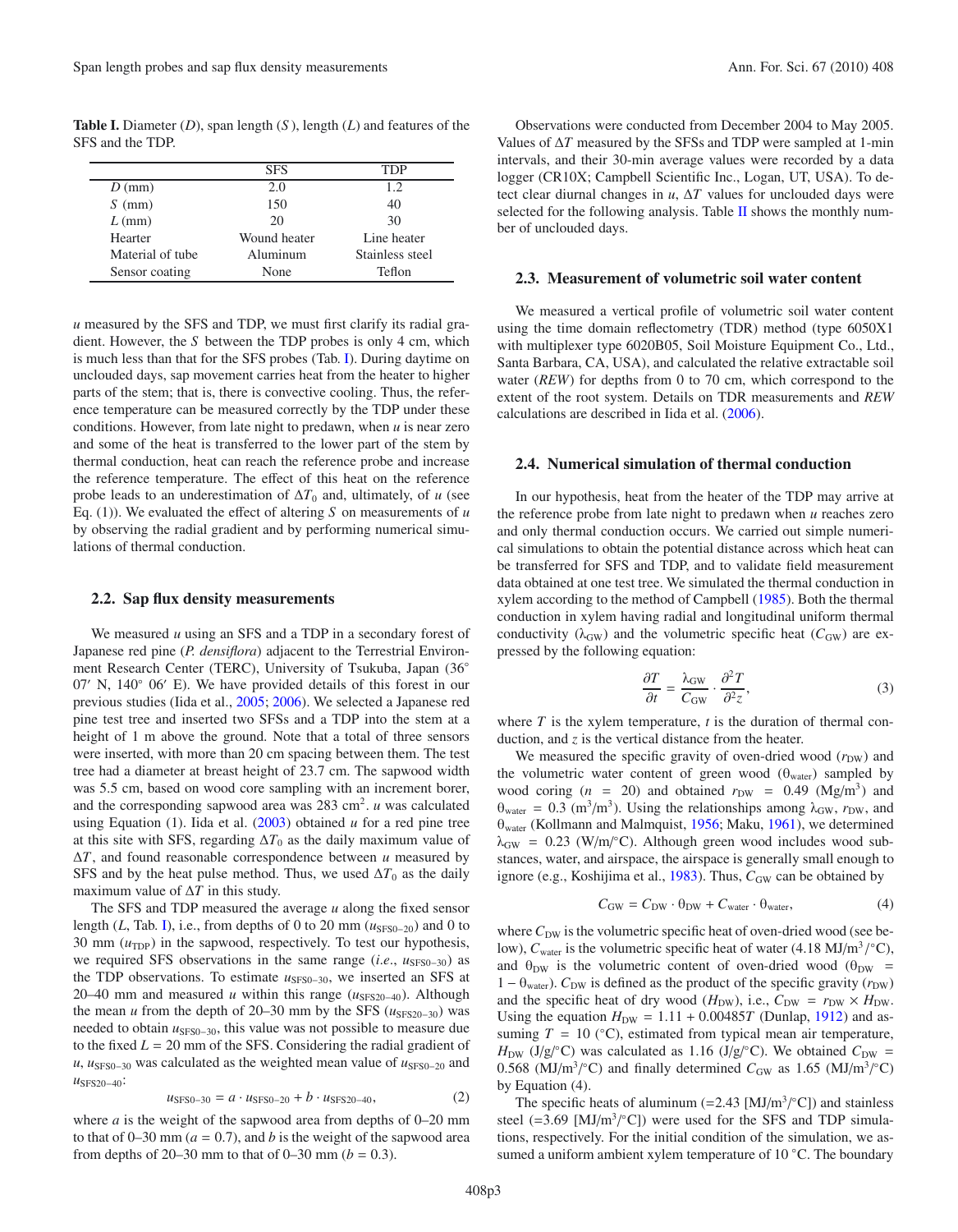|               |      | Number of data<br>(days) | Monthly mean sap flux density<br>$\rm (cm^3/cm^2/h)$ |                    | Ratio of sap flux densities  | Minimum of<br>daily mean REW |  |
|---------------|------|--------------------------|------------------------------------------------------|--------------------|------------------------------|------------------------------|--|
| Year<br>Month |      |                          | $\mu$ SFS0-30                                        | $U$ <sub>TDP</sub> | $u_{\text{TDP}}/u_{SFS0-30}$ |                              |  |
| 2004          | Dec. | 19                       | 0.85                                                 | 0.70               | 0.82                         | 0.53                         |  |
| 2005          | Jan. | 18                       | 0.56                                                 | 0.33               | 0.59                         | 0.54                         |  |
|               | Feb. | 17                       | 0.52                                                 | 0.28               | 0.54                         | 0.56                         |  |
|               | Mar. | 17                       | 1.1                                                  | 0.86               | 0.78                         | 0.55                         |  |
|               | Apr. | 17                       | 1.7                                                  | 1.7                | 1.00                         | 0.57                         |  |
|               | May  | 22                       | 1.9                                                  | 1.9                | 1.00                         | 0.50                         |  |

<span id="page-3-0"></span>**Table II.** Comparison of the monthly mean values for *u* between the SFS ( $u_{\text{SFS0-30}}$ ) and TDP ( $u_{\text{TDP}}$ ) on clear days. Monthly minimum values of daily mean relative extractable soil water (*REW*) are also shown.

conditions were no heat flow at the centre of the stem and constant temperature near the surface of the heater (Campbell, [1985](#page-8-7)). Considering the observation results of Δ*T* by the SFS and TDP, we assumed constant temperatures of 27 ◦C and 17 ◦C for the heaters of the SFS and TDP, respectively. The difference in the constant temperatures was caused by differences in the geometric characteristics, heating power, and sensor coating between SFS and TDP (Tab. [I\)](#page-2-0). SFS has a non-coated sensor, including the wound heater, of 0.2 W. However, TDP has a Teflon-coated sensor, including the line heater, of 0.15– 0.2 W, which is the manufacturer's rough value; while our sensor included the heater at 0.18 W.

#### **3. RESULTS**

## **3.1. Average diurnal variations in** Δ*T* **measured by the SFS and TDP**

Figure [2](#page-4-0) shows the average diurnal variations in Δ*T* measured by the original sensor, SFS, and the modified one, TDP. When the solar radiation began to increase at dawn and transpiration activity started,  $\Delta T$ <sub>SFS0−20</sub> began to decrease due to sap movement and reached minimum values in the afternoon. Declining radiation from noon to evening resulted in a decrease in *u* and an increase in  $\Delta T_{\rm SFS0-20}$ : the increasing trends of Δ*T*SFS0−<sup>20</sup> were more obvious in the spring of April and May 2005 (Figs. [2E](#page-4-0) and [2F](#page-4-0)) than in the winter from December 2004 to March 2005 (Figs. [2A–2D](#page-4-0)). These obvious trends showed that *u* likely stopped just before sunrise and slight sap movement continued during nighttime until Δ*T*<sub>SFS0−20</sub> reached its daily maximum value in spring. In the middle of winter, in January and February 2005, ΔT<sub>SFS0−20</sub> reached a plateau during the late night to predawn period and sap movement in the test tree likely ceased for a few hours before sunrise (Figs. [2B](#page-4-0) and [2C](#page-4-0)).

Diurnal trends in  $\Delta T$  measured by the TDP ( $\Delta T$ <sub>TDP</sub>) and the time of observed maximum values were roughly similar to those of  $\Delta T_{\rm SFS0-20}$  in the spring (Figs. [2K](#page-4-0) and [2L](#page-4-0)). However, in the winter the increasing trend of  $\Delta T_{\text{TDP}}$  during nighttime was different from that of Δ*T*<sub>SFS0−20</sub> (Figs. [2G–2J](#page-4-0)). Although  $\Delta T_{\text{TDP}}$  increased from the evening to late night, reflecting the decline in *u*, its trend was smaller than that of  $\Delta T_{\text{SFS0}-20}$ , and Δ*T*TDP started to decrease earlier than Δ*T*SFS0−20. In particular, during the late night to predawn periods in the middle of winter,  $\Delta T_{\text{TDP}}$  gradually decreased followed by a sudden increase before the start of sap movement (Figs. [2H](#page-4-0) and [2I](#page-4-0)). The differences in the nighttime trend between  $\Delta T$ <sub>SFS0−20</sub> and  $\Delta T$ <sub>TDP</sub> were not observed in the spring (Figs. [2K](#page-4-0) and [2L](#page-4-0)).

#### **3.2. Comparison of sap flux densities observed by the SFS and TDP**

Comparisons of *u* for 0–30-mm depths, calculated by Equation (2) from SFS ( $u_{SFS0-30}$ ) and TDP ( $u_{TDP}$ ) observations, revealed seasonal differences (Fig. [3\)](#page-5-0). Values for  $u_{\text{TDP}}$  were clearly smaller than those of *u*<sub>SFS0−30</sub> in the winter (Figs. [3A](#page-5-0)– [3D](#page-5-0)), especially in the middle of winter, when the ratios of *u*<sub>TDP</sub> to *u*<sub>SFS0−30</sub> were less than 60% (Tab. [II\)](#page-3-0). However, in the spring, *u*<sub>TDP</sub> was equal to *u*<sub>SFS0−30</sub> (Figs. [3E](#page-5-0) and [3F](#page-5-0)). Note that at this study site, Kobayashi and Tanaka [\(1996\)](#page-9-11) measured azimuthal variations in *u* with the heat pulse method and reported that the variations in *u* at 1 and 2 cm inside from the outermost sapwood were within 9%. The differences between *u*<sub>SFS0−30</sub> and *u*<sub>TDP</sub> were clearly larger than the azimuthal variations, and thus we could safely conclude that the observed  $u_{\text{TDP}}$  values were correct in the spring, but that TDP underestimated *u* in winter. The daily mean *REW* values were more than 0.50 throughout the measurement period (Tab.  $\mathbf{II}$ ). Iida et al. [\(2006\)](#page-9-7) indicated that transpiration activity at this site was depressed by the lack of soil water when *REW* was less than 0.4. Thus, the soil water was sufficient and the variations in *u* were likely constant (Lu et al., [2000](#page-9-2)).

# **3.3. The degree of sap flux density underestimation resulting from heater-induced increases in the reference temperature**

Table [III](#page-6-0) indicates the degree to which *u* was underestimated due to increases in the reference temperature; this table was created by calculating *u* with artificial decreases of  $\Delta T_0$ from 0 to 0.1  $\degree$ C at steps of 0.01  $\degree$ C. The degree of underestimation for the SFS was 1–2% when the reference temperature increased by 0.01 °C or  $\Delta T_0$  decreased by 0.01 °C, and 7–18% when temperature increased by 0.1 ℃. The degree of underestimation for the TDP was 2–8% when the reference temperature increased by 0.01 °C or  $\Delta T_0$  decreased by 0.01 °C, and was 16–56% when the temperature increased by 0.1  $°C$ . The magnitude of the TDP underestimations was larger than that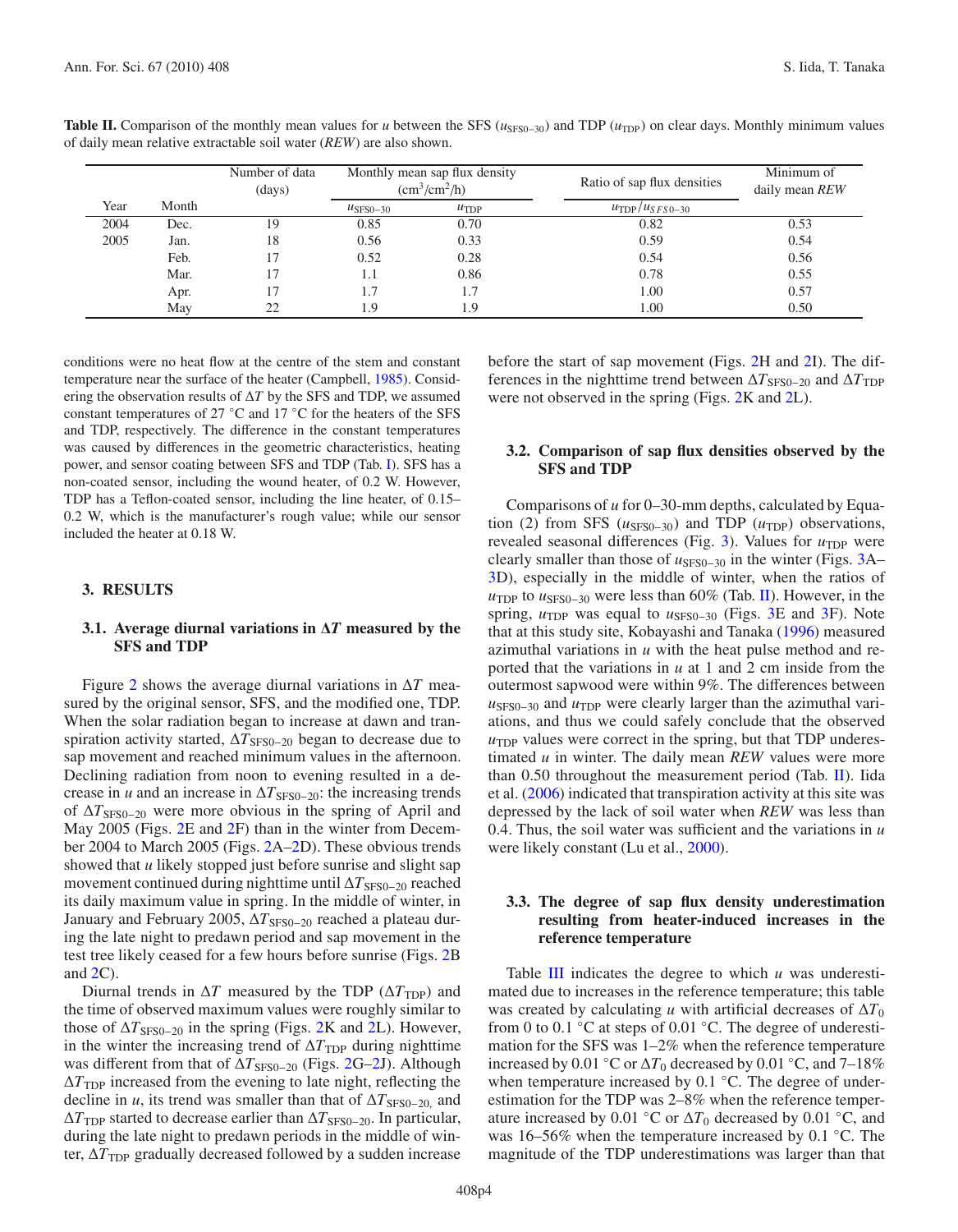

<span id="page-4-0"></span>**Figure 2.** Monthly variations in ensemble-mean diurnal changes in Δ*T* measured by the SFS (A–F) and the TDP (G–L) for December 2004 (A and G), January (B and H), February (C and I), March (D and J), April (E and K), and May 2005 (F and L). The solid line shows the ensemble mean, the grey area shows the range of standard variation, and the dashed-line circles show the decrease in Δ*T<sub>TDP</sub>* observed before the predawn.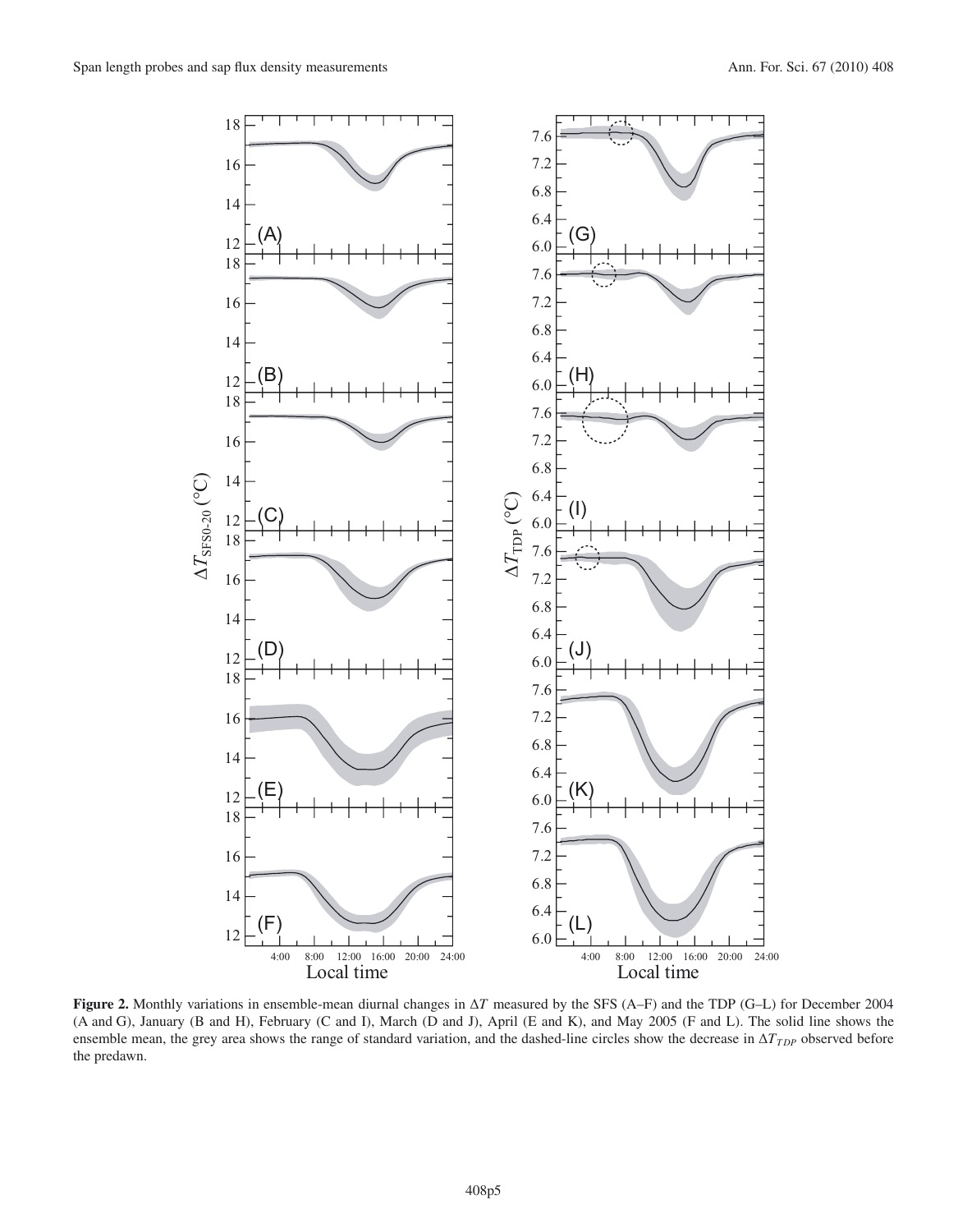

<span id="page-5-0"></span>**Figure 3.** Comparisons of the daily mean values of *u* between the SFS ( $u_{SFS0-30}$ ) and TDP ( $u_{TDP}$ ) for December 2004 (A), and January (B), February (C), March (D), April (E), and May 2005 (F).

of SFS underestimations because the TDP had smaller Δ*T* values than the SFS (Eq. (1)). Researchers must recognize that *u* is underestimated significantly by a very small increase in the reference temperature.

#### **3.4. Numerical simulations of thermal conduction**

Figure [4](#page-6-1) shows the vertical profiles of the heater-induced increase of xylem temperature calculated based on SFS and TDP data. To detect the heater-induced increase of xylem temperature at high resolution, we found the relationship between the increase and the duration of the only occurrence of thermal conduction for SFS and TDP (Figs. [5A](#page-6-2) and [5B](#page-6-2), respectively). If sap movement stopped completely and thermal conduction continued for 20 h, heat did not reach the SFS reference probe (Figs. [4A](#page-6-1) and [5A](#page-6-2)). In this case, the reference probe is not affected by the heat transferred from the heater, and the SFS detects *u* correctly.

The reference temperature of the TDP, which was the xylem temperature at a distance of 4 cm from the heater, increased when thermal conduction continued only for more than 2 h (Figs. [4B](#page-6-1) and [5B](#page-6-2)). Three hours of occurrence of thermal conduction resulted in an increase in the reference temperature of the TDP of about  $0.04 \text{ °C}$  (Fig. [5B](#page-6-2)). If thermal conduction continued for more than 2 h, the TDP underestimated *u* due to the increased reference temperature and decreased  $\Delta T_0$  caused by the heat transferred by conduction.

## **4. DISCUSSION**

### **4.1. Underestimation of sap flux densities by the TDP and its causes**

Comparisons between *u*<sub>SFS0−30</sub> and *u*<sub>TDP</sub> clearly showed that  $u_{\text{TDP}}$  was smaller than  $u_{\text{SFS}}$  in winter (December 2004– March 2005; Figs.  $3A-3D$ ; Tab. [II\)](#page-3-0). The magnitude of this underestimation was greater in the middle of winter in January and February 2005 (Figs. [3B](#page-5-0) and [3C](#page-5-0); Tab. [II\)](#page-3-0). In the spring (April–May 2005), however,  $u_{\text{TDP}}$  nearly corresponded with *u*<sub>SFS0−30</sub> (Figs. [3E](#page-5-0) and [3F](#page-5-0)); underestimation did not occur.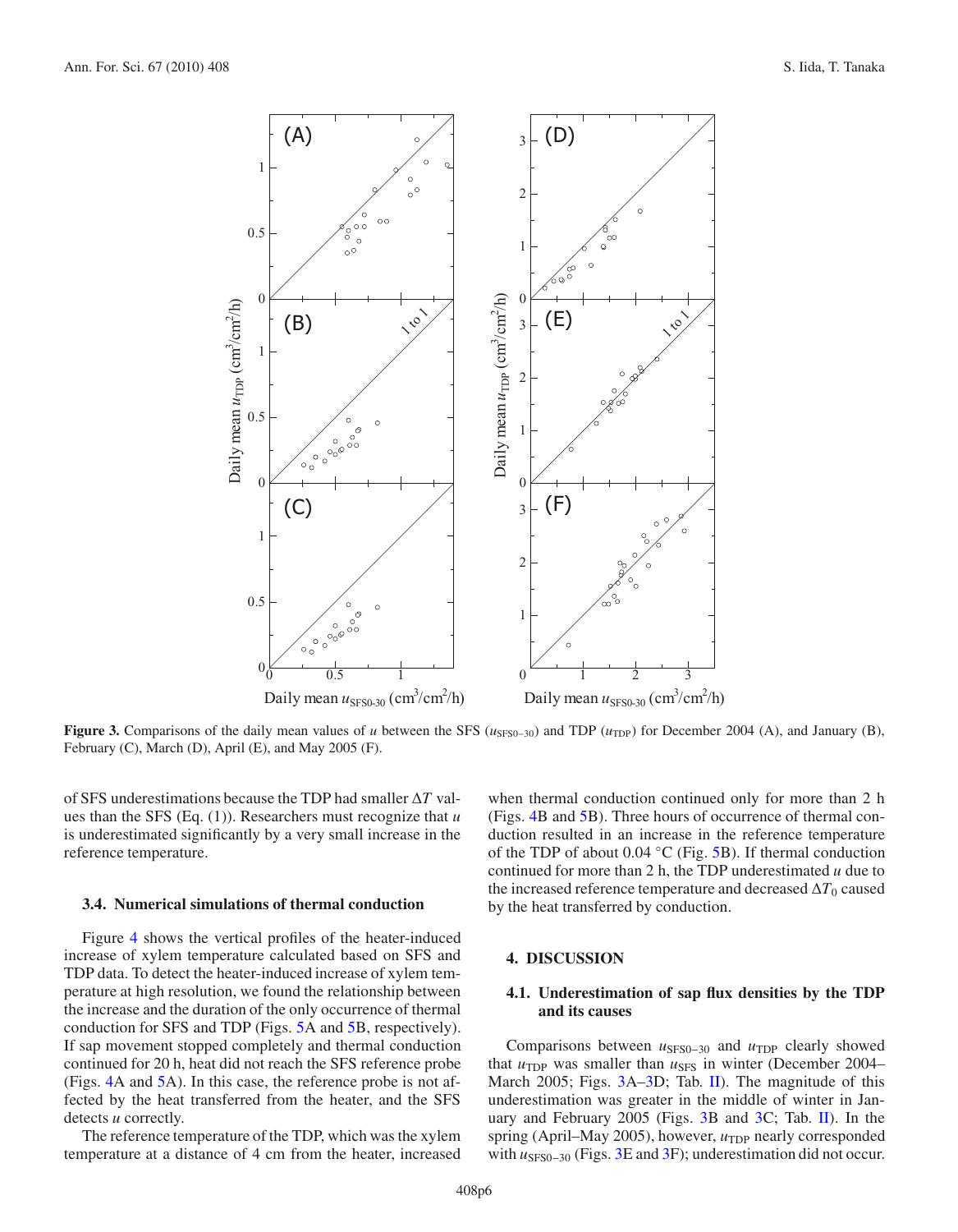|                               | Degree in underestimation (%) in $u_{SFS0-20}$ caused by the decrease of $\Delta T_0$    |                |                |                |                |                         |  |  |  |
|-------------------------------|------------------------------------------------------------------------------------------|----------------|----------------|----------------|----------------|-------------------------|--|--|--|
|                               | 2004                                                                                     | 2005           |                |                |                |                         |  |  |  |
| Decrease of $\Delta T_0$ (°C) | Dec.                                                                                     | Jan.           | Feb.           | Mar.           | Apr.           | May                     |  |  |  |
| 0.00                          | $\boldsymbol{0}$                                                                         | $\mathbf{0}$   | $\mathbf{0}$   | $\overline{0}$ | $\Omega$       | $\mathbf{0}$            |  |  |  |
| 0.01                          | 1                                                                                        | 2              | 2              | 1              | 1              | 1                       |  |  |  |
| 0.02                          | 3                                                                                        | $\overline{4}$ | $\overline{4}$ | 2              | $\overline{2}$ | 2                       |  |  |  |
| 0.03                          | 4                                                                                        | 5              | 6              | 3              | $\overline{2}$ | $\overline{\mathbf{c}}$ |  |  |  |
| 0.04                          | 5                                                                                        | 7              | 8              | 4              | 3              | 3                       |  |  |  |
| 0.05                          | 6                                                                                        | 9              | 10             | 5              | 4              | $\overline{4}$          |  |  |  |
| 0.06                          | 8                                                                                        | 10             | 11             | 6              | 5              | 5                       |  |  |  |
| 0.07                          | 9                                                                                        | 12             | 13             | 7              | 6              | 5                       |  |  |  |
| 0.08                          | 10                                                                                       | 13             | 15             | 8              | 6              | 6                       |  |  |  |
| 0.09                          | 11                                                                                       | 15             | 16             | 9              | 7              | 7                       |  |  |  |
| 0.10                          | 12                                                                                       | 16             | 18             | 10             | 8              | 7                       |  |  |  |
|                               | Degree in underestimation (%) in $u_{\text{TDP}}$ caused by the decrease of $\Delta T_0$ |                |                |                |                |                         |  |  |  |
|                               | 2004                                                                                     | 2005           |                |                |                |                         |  |  |  |
|                               |                                                                                          |                |                |                |                |                         |  |  |  |
| Decrease of $\Delta T_0$ (°C) | Dec.                                                                                     | Jan.           | Feb.           | Mar.           | Apr.           | May                     |  |  |  |
| 0.00                          | $\theta$                                                                                 | $\mathbf{0}$   | $\Omega$       | $\Omega$       | $\Omega$       | $\overline{0}$          |  |  |  |
| 0.01                          | 4                                                                                        | 7              | 8              | 3              | 2              | 2                       |  |  |  |
| 0.02                          | 7                                                                                        | 14             | 16             | 6              | $\overline{4}$ | $\overline{4}$          |  |  |  |
| 0.03                          | 10                                                                                       | 20             | 22             | 9              | 6              | 5                       |  |  |  |
| 0.04                          | 13                                                                                       | 25             | 28             | 12             | 7              | 7                       |  |  |  |
| 0.05                          | 16                                                                                       | 30             | 34             | 14             | 9              | 9                       |  |  |  |
| 0.06                          | 19                                                                                       | 35             | 39             | 17             | 11             | 10                      |  |  |  |
| 0.07                          | 21                                                                                       | 39             | 44             | 19             | 12             | 12                      |  |  |  |
| 0.08                          | 24                                                                                       | 43             | 48             | 22             | 14             | 13                      |  |  |  |
| 0.09                          | 26                                                                                       | 47             | 52             | 24             | 15             | 15                      |  |  |  |

<span id="page-6-0"></span>**Table III.** Degree of underestimating  $u_{\text{SFS0-20}}$  and  $u_{\text{TDP}}$  due to the artificial decrease in  $\Delta T_0$ .

<span id="page-6-1"></span>

**Figure 4.** Vertical profiles of the heater-induced increase of xylem temperature estimated by numerical simulations of the thermal conduction for the SFS (A) and the TDP (B) heaters.

<span id="page-6-2"></span>

**Figure 5.** Relationship between the duration of thermal conduction and the heater-induced increases of xylem reference temperature obtained from the numerical simulations of thermal conduction for the SFS (A) and the TDP (B).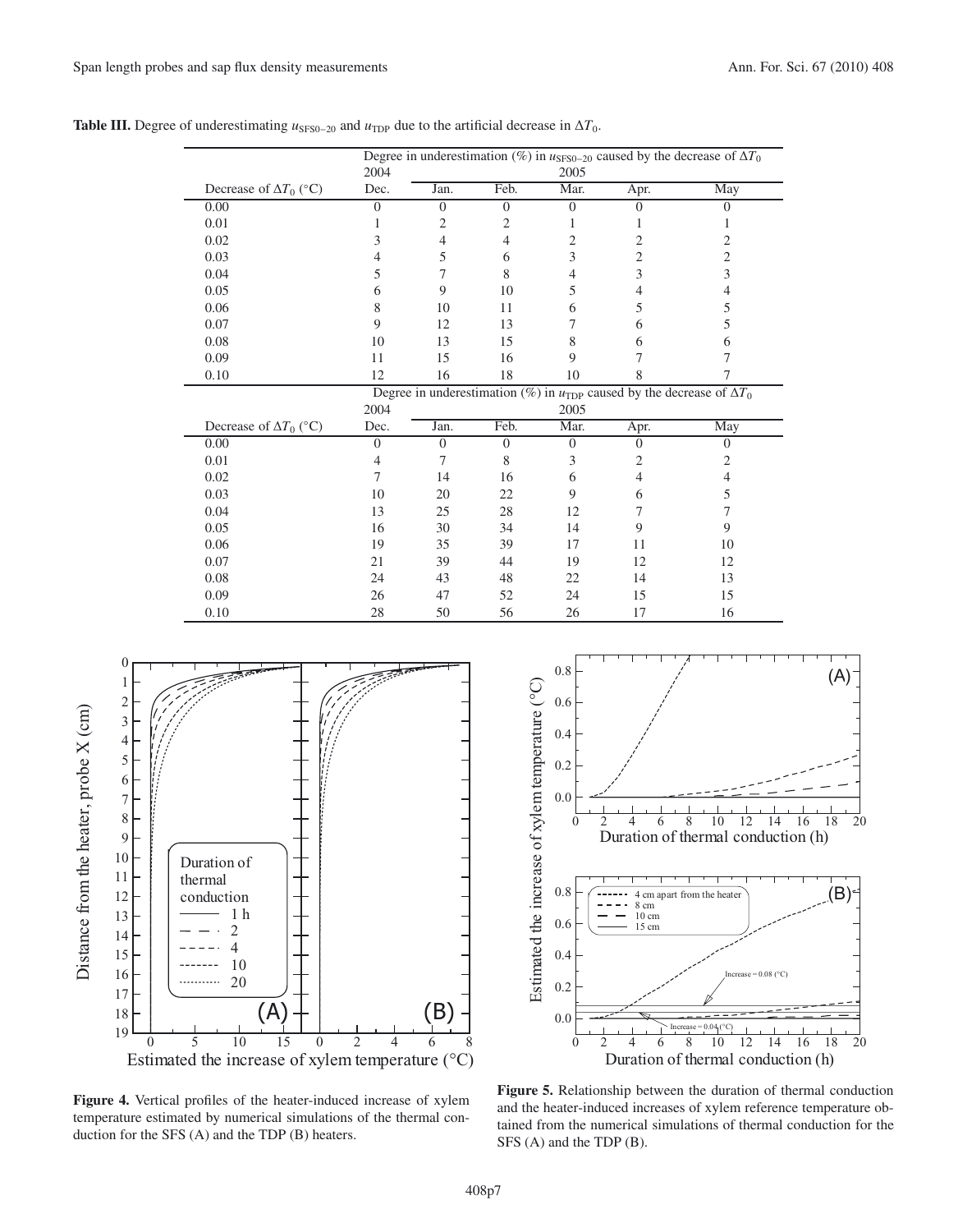Note that we assumed that *u*<sub>SFS20−30</sub> was equal to *u*<sub>SFS20−40</sub> to calculate *u*<sub>SFS0−30</sub> using Equation (2). In reality, *u*<sub>SFS20−40</sub> may be slightly smaller than *u*SFS20−<sup>30</sup> due to the radial trend in *u*. However, *b* has much less weight than *a* in Equation (2), which may make the difference between the true and calculated values of *u*<sub>SFS0−30</sub> negligibly small. Moreover, the slightly smaller calculated value of *u*<sub>SFS0−30</sub> would not overcome the underestimation of TDP, and therefore the winter underestimation was valid.

The underestimation found only in the winter period is consistent with the slight decrease in  $\Delta T_{\text{TDP}}$  during the late night observed in the corresponding period (Figs. [2G–2J](#page-4-0)). We hypothesized that the heat of the TDP heater would be transferred to the reference probe by thermal conduction and that  $\Delta T_{\text{TDP}}$ would decrease according to the increased reference temperature. In particular, during the middle of winter in January and February 2005, there was a gradual decrease in  $\Delta T_{\text{TDP}}$  from late night to around the predawn period, followed by a sudden increase in  $\Delta T_{\text{TDP}}$  around sunrise (Figs. [2H](#page-4-0) and [2I](#page-4-0)). This sudden increase in  $\Delta T_{\text{TDP}}$  could include the decrease in the reference temperature; when sap begins to move upwards, the reference probe would be free of the heat transferred by conduction. In the spring, however, the slight decrease of  $\Delta T_{\text{TDP}}$  during late night was not measured (Figs. [2K](#page-4-0) and [2L](#page-4-0)) and calculated  $u_{\text{TDP}}$ corresponded to *u*<sub>SFS0−30</sub>. The natural thermal gradients in the stem affect Δ*T*<sub>SFS0−20</sub> and Δ*T*<sub>TDP</sub> (e.g., Köstner et al., [1998\)](#page-9-1). However, the effect of these gradients is not significant for the comparison between SFS and TDP. Even if the thermal gradient caused an effect, this would be reflected in both  $\Delta T_{\rm SFS0-20}$ and  $\Delta T_{\text{TDP}}$ , and the comparison would still be valid.

The observed degree of TDP underestimation (1 −  $u_{\text{TDP}}/u_{\text{SFS0}-30}$  = 0.18 in December 2004, 0.41 in January 2005; and 0.46 in February, 0.22 in March) corresponded to the effect of the increase in the reference temperature of 0.04–  $0.08 \text{ °C}$  (Tabs. [II](#page-3-0) and [III\)](#page-6-0). A simulation of thermal conduction showed that this increase was due solely to the heat transfer by conduction, which continued for 3–4 h (Fig. [5B](#page-6-2)). A nearly constant  $\Delta T_{\rm SFS0-20}$  was observed for about 3–4 h in late night in the winter (Figs. [2A–2D](#page-4-0)); this average diurnal variation in  $\Delta T_{\rm SFS0-20}$  indicated that sap movement nearly stopped and its duration, due solely to thermal conduction, was about 3–4 h. No discrepancy was observed between these durations, determined from observations of  $\Delta T_{\rm SFS0-20}$  and the degree of the underestimation, and the simulation of thermal conduction. We thus concluded that at the study site, TDP underestimations occurred in winter when  $\Delta T_0$  decreased due to the heat transferred by conduction when *u* reached zero.

# **4.2. Sap movement continued from late night to the predawn and stopped just before sunrise in warm seasons: it reduced heat transfer by conduction to the lower stem**

The underestimations of *u* by the TDP occurred only in the winter period at the test site. In this subsection, we discuss the generality of this phenomenon. Kobayashi and Tanaka [\(2001](#page-9-12)) noted that the red pines at our site maintained their transpiration activity by consuming water stored in the stem; they also reported that to refill water storage, sap movement continued from late night to the predawn period and stopped just before sunrise in summer. We believe that in the spring, when transpiration is more active than in the winter, the test tree used part of its stored stem water and that sap movement continued from late night to the predawn to refill water stores (e.g., Granier et al., [2000\)](#page-8-0). In the spring,  $\Delta T$ <sub>SFS0−20</sub> had an increasing trend from evening to predawn and after that it had a daily maximum value (Figs. [2E](#page-4-0) and [2F](#page-4-0)). This trend clearly shows that a small *u* remained from evening to predawn and stopped just before sunrise. However, in winter, because of the decline in transpiration activity (Iida et al., [2006](#page-9-7)), the magnitude of stem water storage consumed by transpiration was likely smaller than in the spring. Observations showed that  $\Delta T_{\rm SFS0-20}$  was nearly constant during the late night to the predawn period, which suggested that sap movement had ceased (Figs. [2A–2D](#page-4-0)).

Heat transfer by conduction to the lower part of the stem will occur when *u* stops for a few hours during the predawn period (Fig. [5B](#page-6-2)). However, particularly in warm seasons (e.g., from spring to autumn), sap movement continued from evening to the predawn and stopped just before sunrise. This phenomenon has been confirmed for tropical broadleaved trees (Granier et al., [1996a;](#page-8-9) Lu et al., [2004\)](#page-9-3), temperate coniferous trees (Delzon and Loustau, [2005;](#page-8-10) Granier et al., [1996b](#page-8-5); Kobayashi and Tanaka, [2001;](#page-9-12) Köstner et al., [1998;](#page-9-1) Kumagai et al., [2005;](#page-9-13) Phillips et al., [1996;](#page-9-5) [2003](#page-9-14)), temperate broadleaved trees (Bréda et al., [1993;](#page-8-11) Granier et al., [1996b;](#page-8-5) [2000;](#page-8-0) Phillips et al., [1996](#page-9-5)), and boreal conifers (Lopez et al., [2007;](#page-9-15) Zimmerman et al., [2000\)](#page-9-16). Taken together, these data strongly suggest that the heat was not transferred to the lower part of the stem due to the remaining *u* during the predawn period and the underestimation of *u* by the TDP does not occur during the warm seasons.

# **4.3. Avoiding underestimation of sap flux densities by the modified sensor, and recommendations for the sensor span and sensor spacing**

The numerical simulation indicates that the heater-induced increase in xylem temperature, recorded 10 cm away from the heater, occurred with thermal conduction durations of 9 and 13 h for the SFS and TDP, respectively (Figs. [5A](#page-6-2) and [5B](#page-6-2)). These were much longer than the duration of 3–4 h when *u* seemed to cease (Figs. [2A–2D](#page-4-0)). Because heat was transferred in all directions by conduction, we recommend that neither the SFS nor the TDP sensor be inserted less than 10 cm away from the heaters (Figs. [5A](#page-6-2) and [5B](#page-6-2)). The sensitivity analysis for the numerical simulation of thermal conduction, in which θ<sub>water</sub> was varied for the possible range by up to 50% and  $λ$ <sub>GW</sub> was changed according to  $\theta_{\text{water}}$ , revealed that an *S* of more than 10 cm was enough to avoid the heater-induced increase in the reference temperature (data not shown). A simple solution to the underestimation of *u* by the TDP is to place the reference probe at least 10 cm from the heater. However, because of its fixed *S* , it is difficult for researchers to alter the *S* of the TDP and to carry out the simple solution. Although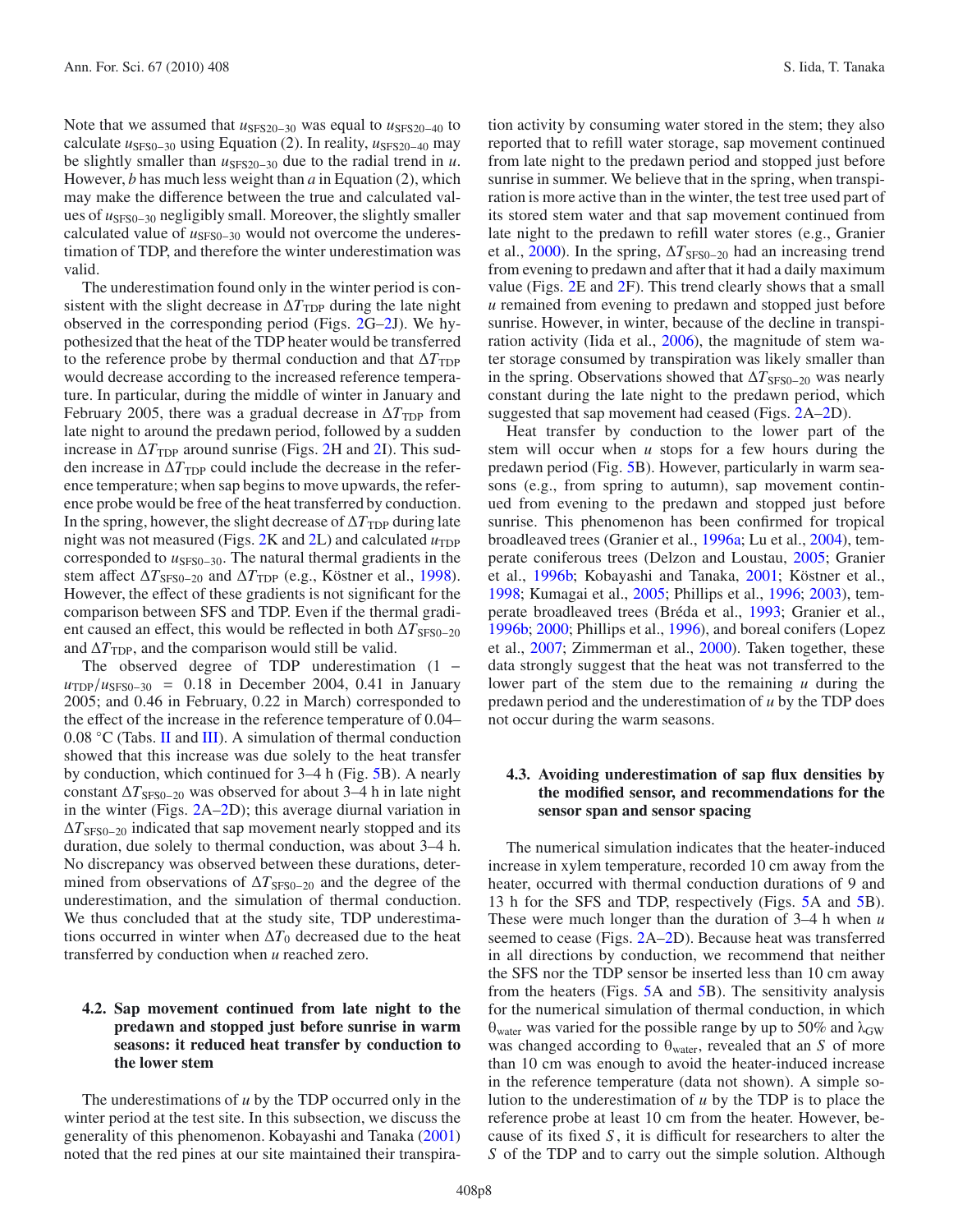the underestimation also can be corrected by estimating the heater-induced increase in the reference temperature by numerical simulation with a valid duration when *u* is zero, the correction is complicated and is therefore not recommended.

As discussed above, the underestimation by the TDP is not significant in the warm seasons. Also, when the objective of the measurement is to evaluate the annual amount of transpiration, the application of the TDP is not a significant problem. For example, we estimated the proportion of winter transpiration with respect to the annual amount of transpiration based on previous measurements conducted at this site (Iida et al., [2003\)](#page-8-6). The proportion was 21%, and the contribution of the winter underestimation to the annual amount was only 6%. Wilson et al. [\(2001\)](#page-9-4) indicated that the TDP underestimated transpiration more significantly. However, their results cannot be explained by the alteration of the *S* ; rather, their target included ring-porous species, which should not be studied using Granier-type sensors (e.g., Clearwater et al., [1999\)](#page-8-12). Although Wilson et al. [\(2001](#page-9-4)) pointed out that the inclusion of ringporous species was one of the reasons for the underestimation, our findings suggest that it was the main reason; the underestimation was not caused by the alteration of *S* . Note that the sensor length in the TDP is 3 cm, which is 1 cm longer than that of the SFS (Tab. [I\)](#page-2-0); therefore, the effect of radial variations in *u* on the TDP is larger than on the SFS.

The underestimations by TDP occurred due to the heat transferred to the reference probe by conduction. This suggests that caution is necessary when the TDP is inserted into trees in which *u* ceases at night during seasons with high transpiration rates; for example, into small trees that have low capacities for water storage in the stem. Accordingly, we recommend that researchers using the TDP or Granier-type sensors densely inserted at the same height of a tree confirm that *u* ceases in the tree, by determining if the tree has a nearly constant trend in Δ*T* for a few hours before the predawn period. If this is the case, the researchers should avoid inserting sensors at a distance less than 10 cm away from the heater.

#### **5. CONCLUSIONS**

The following conclusions address the objectives set out in the introduction:

- (i) Numerical simulation of thermal conduction showed that the span length of the Granier-type sensors should be more than 10 cm for trees in which *u* ceases for a few hours before the predawn period.
- (ii) Sap flux densities in Japanese red pine were underestimated by the modified sensor compared with the original sensor. Underestimations of 18–46% occurred only in the winter (December 2004–March 2005), whereas the annual amount of transpiration was underestimated by 6%.
- (iii) The 0.1 ◦C increase in reference temperature caused a 7– 18% underestimate of *u* by the original sensor and a 16– 56% underestimate by the modified sensor. Researchers must recognize that the Granier-type sensor is very vulnerable to heater-induced increases in the reference temperature.

In the winter at the test site, *u* ceased for a few hours before the predawn, resulting in an increase in the reference temperature caused by heat transferred from the heater. This led to underestimation of *u* by the modified sensor. Generally, in spring, summer, and autumn, *u* is maintained before the predawn and stops just before sunrise; thus, there is no such underestimation. We carried out a comparison of *u* between original and modified sensors at one test tree, and the measurements were confirmed by the results of simple numerical simulation. However, testing the methods in more sample trees and/or other tree species is recommended for future studies.

**Acknowledgements:** We thank Dr. Tsutomu Yamanaka of the Terrestrial Environment Research Center, University of Tsukuba, Japan, for his helpful assistance with the numerical simulations of thermal conduction. We also thank Mr. Takanori Shimizu of the Forestry and Forest Products Research Institute, Japan, for his many critical comments on an early draft of this manuscript. Finally, we would like to thank the editor, the reviewer Dr. Ping Lu of Earth Water Life Sciences Pty Ltd, and an anonymous reviewer for their many useful and constructive comments.

#### **REFERENCES**

- <span id="page-8-11"></span>Bréda N., Cochard H., Dreyer E., and Granier A., 1993. Field comparison of transpiration, stomatal conductance and vulnerability to cavitation of *Quercus petraea* and *Quercus robur* under water stress. Ann. Sci. For. 50: 571–582.
- <span id="page-8-7"></span>Campbell G.S., 1985. Soil physics with BASIC. Transport models for soil–plant systems, Elsevier Amsterdam, The Netherlands, 150 p.
- <span id="page-8-12"></span>Clearwater M.J., Meinzer F.C., Andrade J., Goldstein G., and Holbrook N.M., 1999. Potential errors in measurement of nonuniform sap flow using heat dissipation probes. Tree Physiol. 19: 681–687.
- <span id="page-8-4"></span>Closs R.L., 1958. The heat pulse method for measuring rate of sap flow in a plant stem. N. Z. J. Sci. 1: 281–288.
- <span id="page-8-8"></span>Dunlap F., 1912. The specific heat of wood. USDA Bull. No. 110, Washington, DC.
- <span id="page-8-10"></span>Delzon S. and Loustau D., 2005. Age-related decline in stand water use: sap flow and transpiration in a pine forest chronosequence. Agric. For. Meteorol. 129: 105–119.
- <span id="page-8-3"></span>Goldstein G., Andrade J.L., Meinzer F.C., Holbrook N.M., Cavelier J., Jackson P., and Celis A., 1998. Stem water storage and diurnal patterns of water use in tropical forest canopy trees. Plant Cell Environ. 21: 397–406.
- <span id="page-8-1"></span>Granier A., 1985. Une nouvelle méthod pour la mesure du flux de sève brute dans le tronc des arbres. Ann. Sci. For. 42: 193–200.
- <span id="page-8-2"></span>Granier A., 1987. Evaluation of transpiration in a Douglas-fir stand by means of sap flow measurements. Tree Physiol. 3: 309–320.
- <span id="page-8-9"></span>Granier A., Huc R., and Barigah S.T., 1996a. Transpiration of natural rain forest and its dependence on climatic factors. Agric. For. Meteorol. 78: 19–29.
- <span id="page-8-5"></span>Granier A., Biron P., Bréda N., Pontailler J.-Y., and Saugier B., 1996b. Transpiration of trees and forest stands: short and long-term monitoring using sap flow methods. Global Change Biol., 2: 265–274.
- <span id="page-8-0"></span>Granier A., Biron P., and Lemoine D., 2000. Water balance, transpiration and canopy conductance in two beech stands. Agric. For. Meteorol. 100: 291–308.
- <span id="page-8-6"></span>Iida S., Kobayashi Y., and Tanaka T., 2003. Continuous and long-term measurement of sap flux using Granier method. J. Jpn. Soc. Hydrol. Water Resour. 16: 13–22 (in Japanese with English abstract).